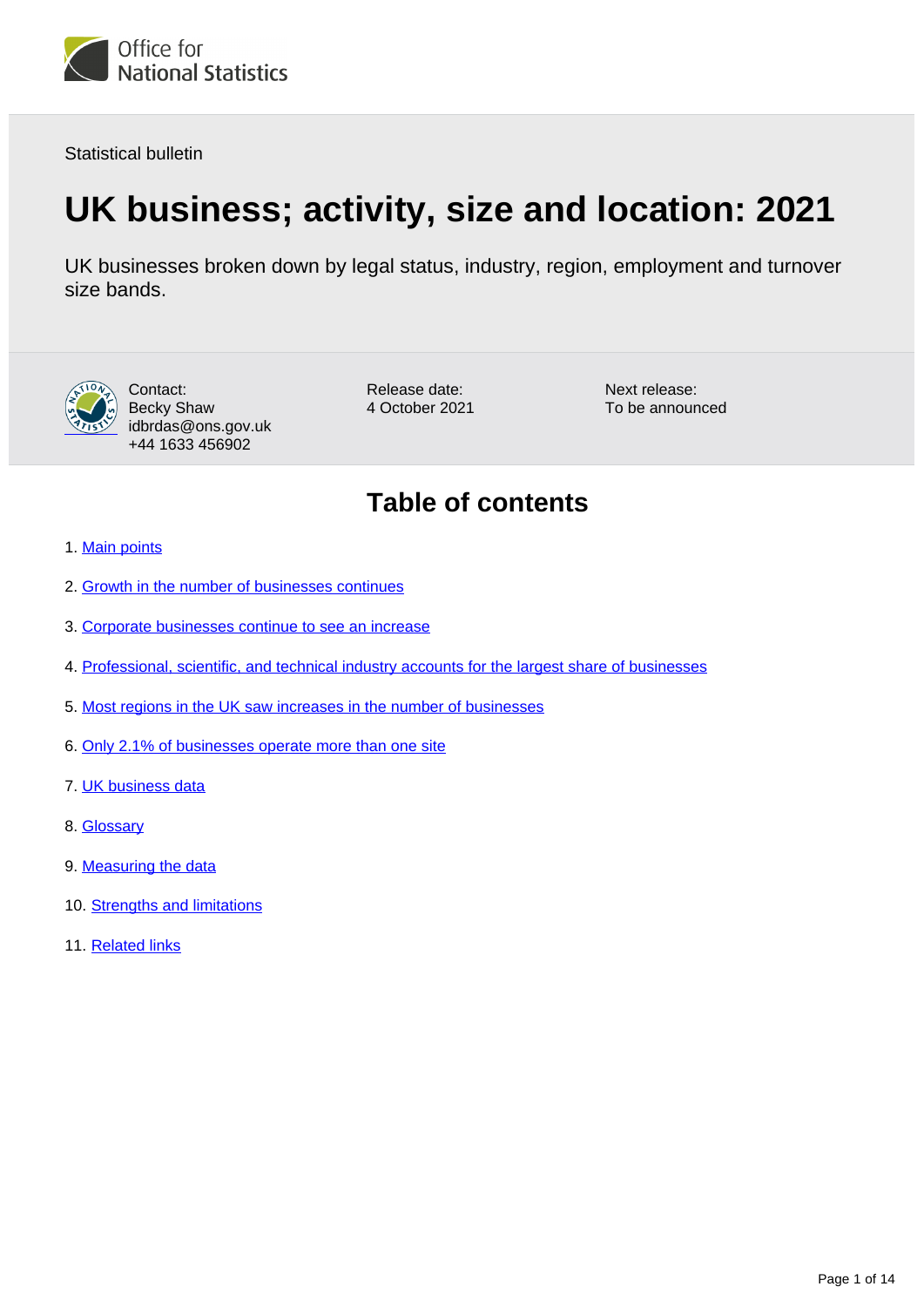## <span id="page-1-0"></span>**1 . Main points**

- The number of Value Added Tax (VAT) and/or Pay As You Earn (PAYE) businesses in the UK as of March 2021 was 2.77 million, an increase of 0.6% from March 2020.
- The number of companies and public corporations has continued to rise and represents 74.3% of total UK businesses, while the proportion of sole proprietors and partnerships has fallen to 22.1%.
- The largest industry group is still professional, scientific, and technical, making up 16.4% of all registered businesses in the UK; this is down 0.6 percentage points from March last year.
- London remained the region with the largest number of businesses, representing 19.3% of the UK total; however, the year-on-year growth in London businesses is the lowest since 2018.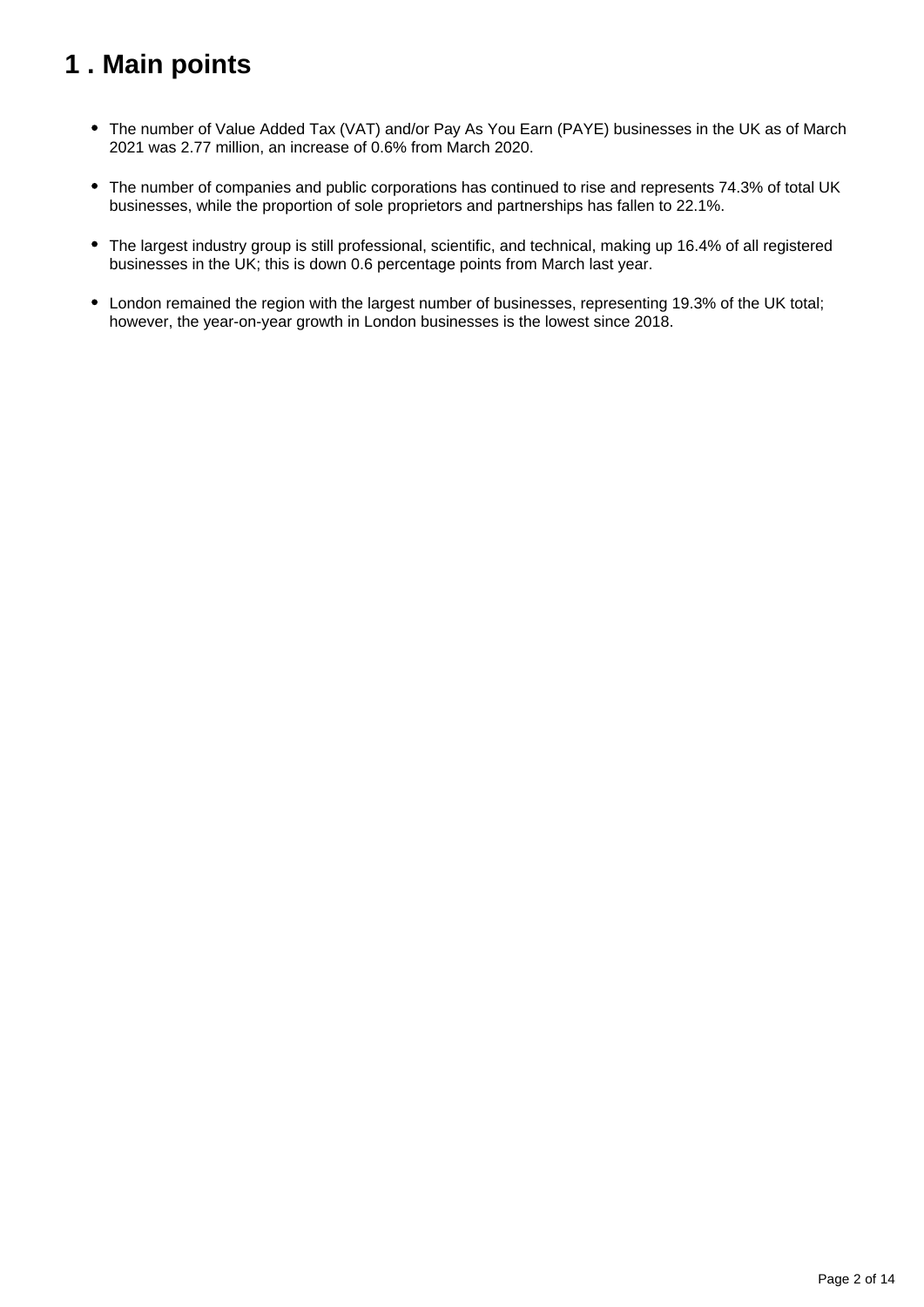## <span id="page-2-0"></span>**2 . Growth in the number of businesses continues**

#### **Figure 1: The number of VAT and/or PAYE businesses in the UK increased by 0.6% from March 2020**

#### **Number of VAT and/or PAYE based businesses, UK, 2016 to 2021**

Figure 1: The number of VAT and/or PAYE businesses in the UK increased by 0.6% from March 2020



Number of VAT and/or PAYE based businesses, UK, 2016 to 2021

#### **Source: Office for National Statistics – Inter-Departmental Business Register (IDBR)**

The number of VAT and/or PAYE businesses in the UK as of March 2021 increased to 2.77 million, an increase of 0.6% from March 2020. This growth in the business population contrasts sharply with a fall of 5.8% of gross domestic product (GDP) over the same period, decoupling business growth and economic growth after many years in which they tracked each other quite closely. This divergence is likely because of business support schemes preventing business deaths.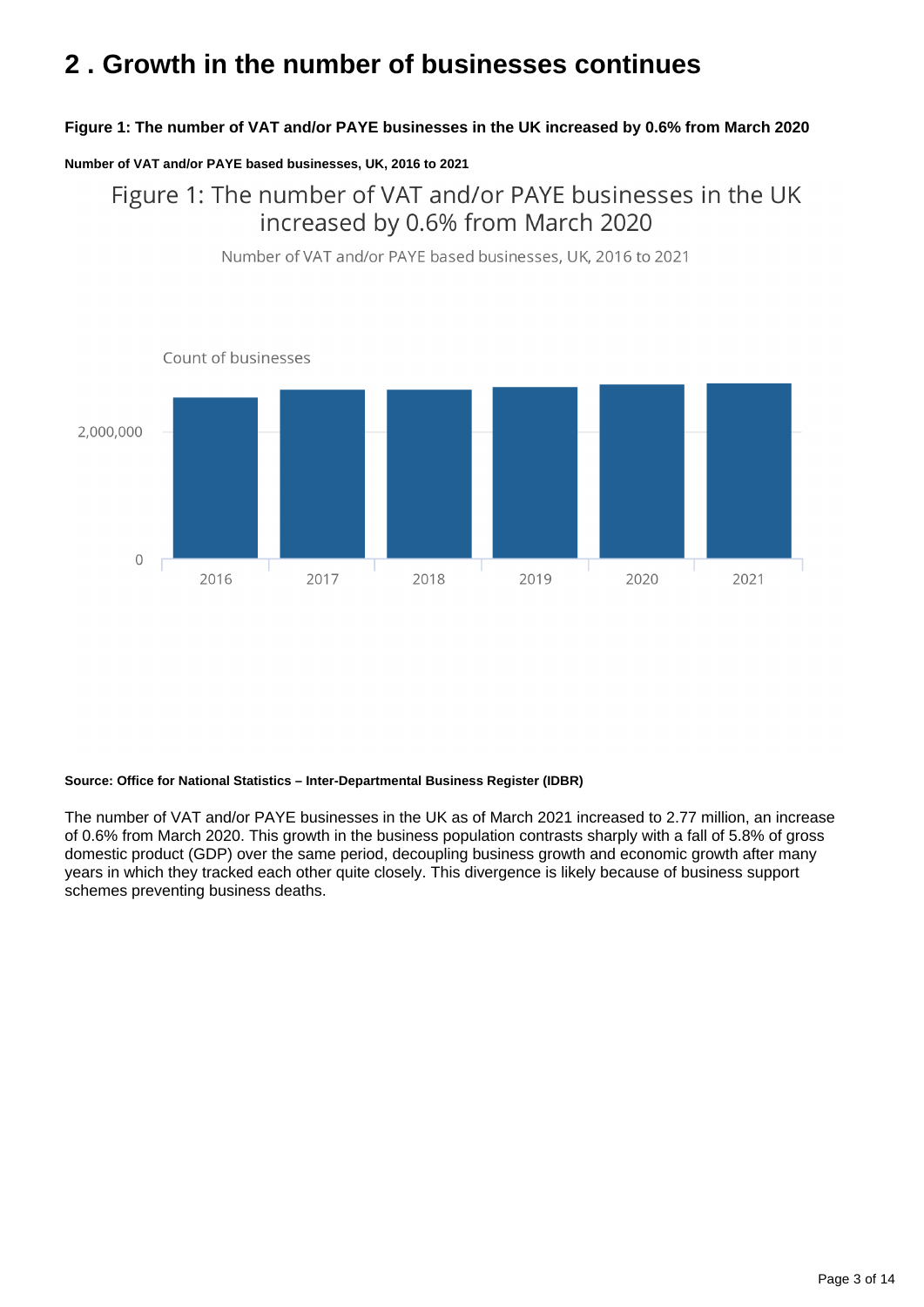### **Figure 2: Business growth and economic growth diverged in 2021**

**Growth in the number of businesses versus growth in GDP, UK, 1985 to 2021**

### Figure 2: Business growth and economic growth diverged in 2021

Growth in the number of businesses versus growth in GDP, UK, 1985 to 2021



**Source: Office for National Statistics – Inter-Departmental Business Register (IDBR) and gross domestic product (GDP)**

#### **Notes:**

1. For background information relating to figure 2, please see **[Section 10](https://publishing.ons.gov.uk/businessindustryandtrade/business/activitysizeandlocation/bulletins/ukbusinessactivitysizeandlocation/2021#strengths-and-limitations)**.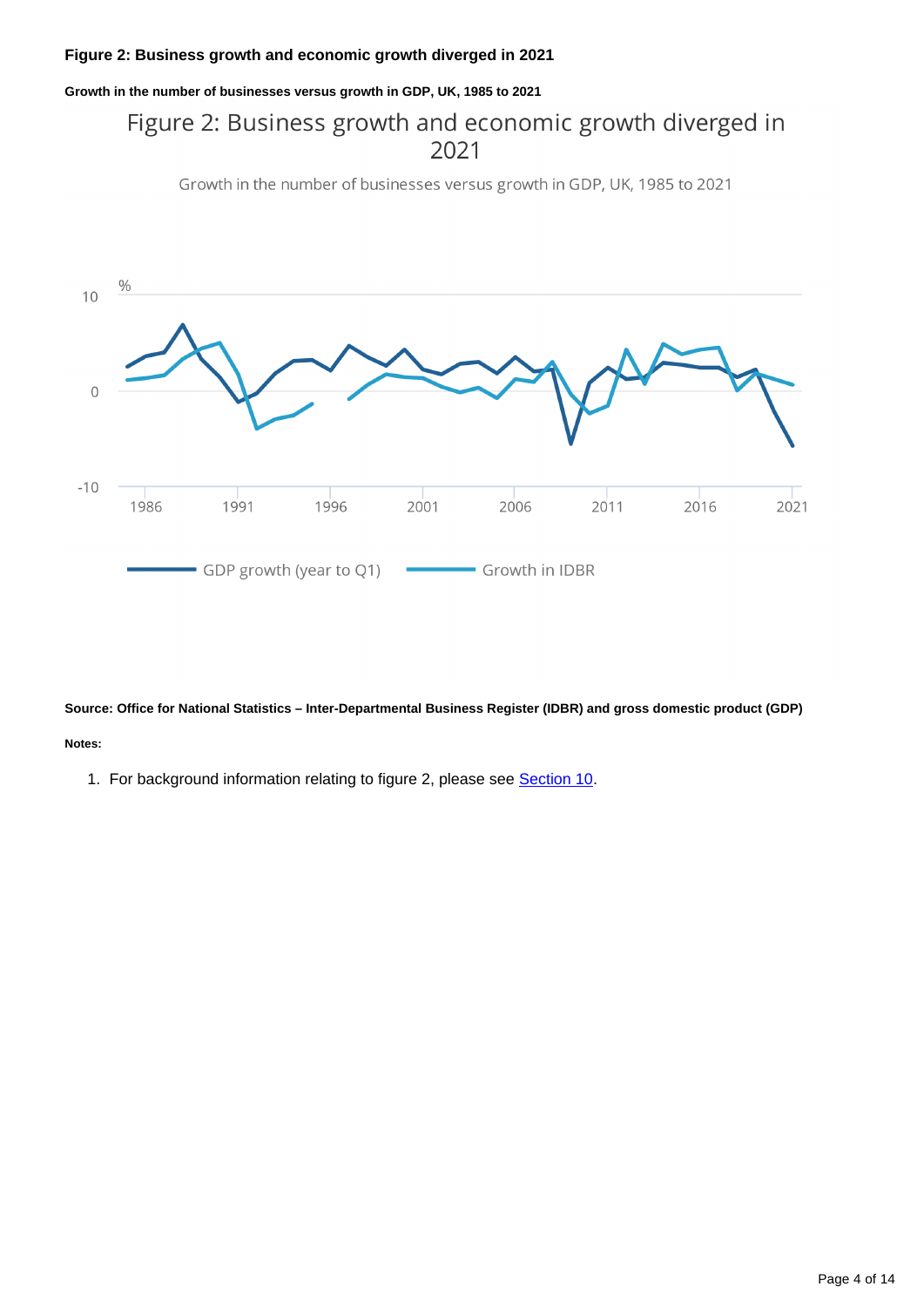### <span id="page-4-0"></span>**3 . Corporate businesses continue to see an increase**

Between March 2020 and March 2021, there was an increase of 1.5% in corporate businesses (companies and public corporations). The decrease in sole proprietors and partnerships has continued, down 2.3% compared with a fall of 3.4% last year.

|                                                    | Table 1: Percentage of businesses by status<br>UK, 2016 to 2021 |                               |  |  |  |  |  |
|----------------------------------------------------|-----------------------------------------------------------------|-------------------------------|--|--|--|--|--|
|                                                    |                                                                 | 2016 2017 2018 2019 2020 2021 |  |  |  |  |  |
| Sole proprietors                                   |                                                                 | 18.7 17.5 16.9 16.3 15.7 15.4 |  |  |  |  |  |
| <b>Partnerships</b>                                | 8.8                                                             | 8.1 7.9 7.5 7.1 6.7           |  |  |  |  |  |
| Sole proprietors<br>and partnerships               |                                                                 | 27.4 25.6 24.8 23.8 22.8 22.1 |  |  |  |  |  |
| <b>Companies and</b><br>public corporations        |                                                                 | 68.8 70.7 71.4 72.5 73.6 74.3 |  |  |  |  |  |
| General government<br>and non-profit making bodies | 3.8                                                             | 3.8 3.8 3.7 3.7 3.6           |  |  |  |  |  |

Source: Office for National Statistics – Inter-Departmental Business Register (IDBR)

Of the 2.05 million corporate businesses, 46.0% are single-employee limited companies. The largest number of these are in the professional, scientific and technical industry, carrying out management consultancy activities. However, in 2021 the number of these management consultancy businesses decreased by 6.4%.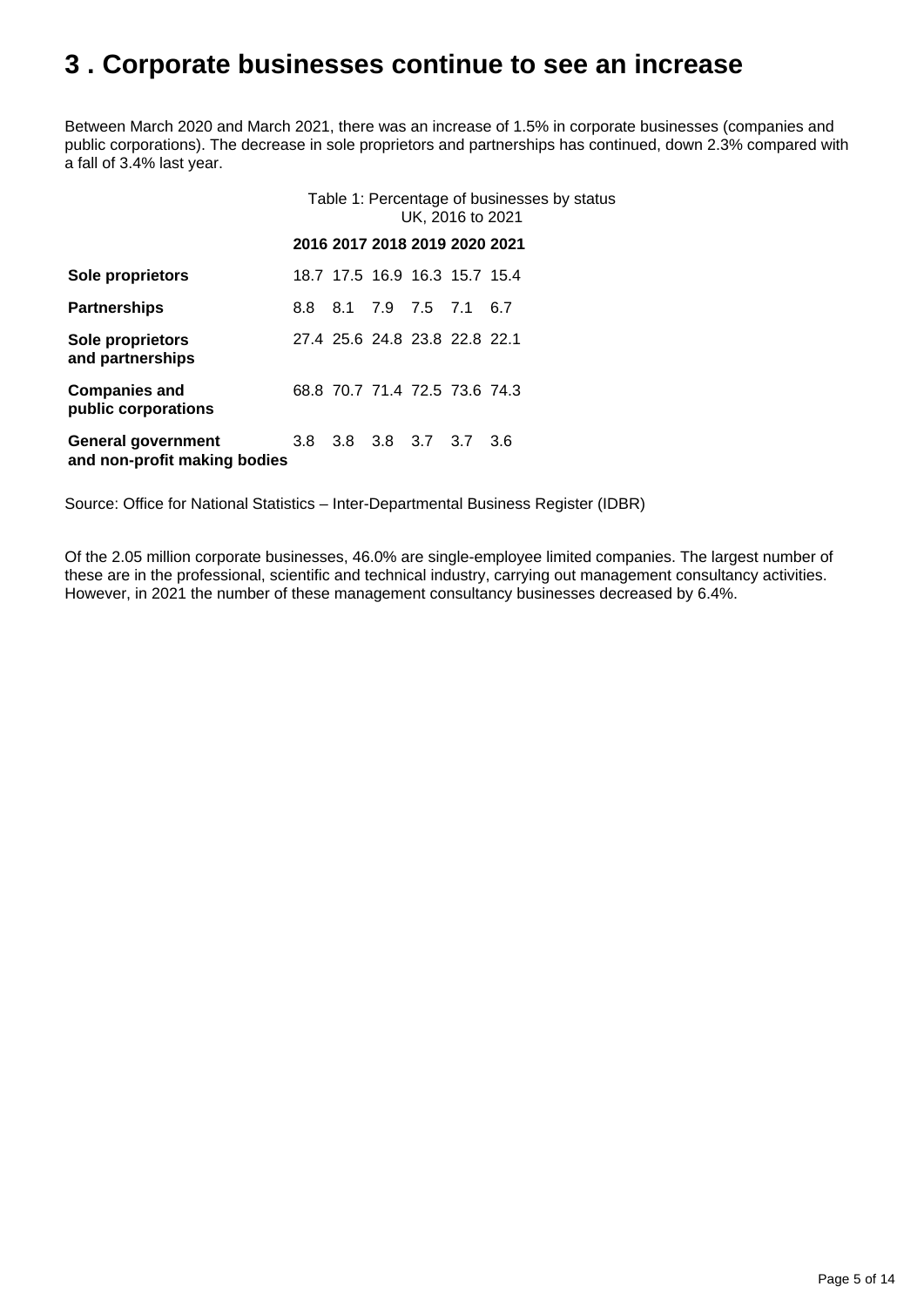## <span id="page-5-0"></span>**4 . Professional, scientific, and technical industry accounts for the largest share of businesses**

The professional, scientific, and technical industry accounted for the largest number of businesses, with 16.4% of all registered businesses in the UK. The number of businesses in this industry has decreased for two years running but it remains the largest broad industry group since 2013.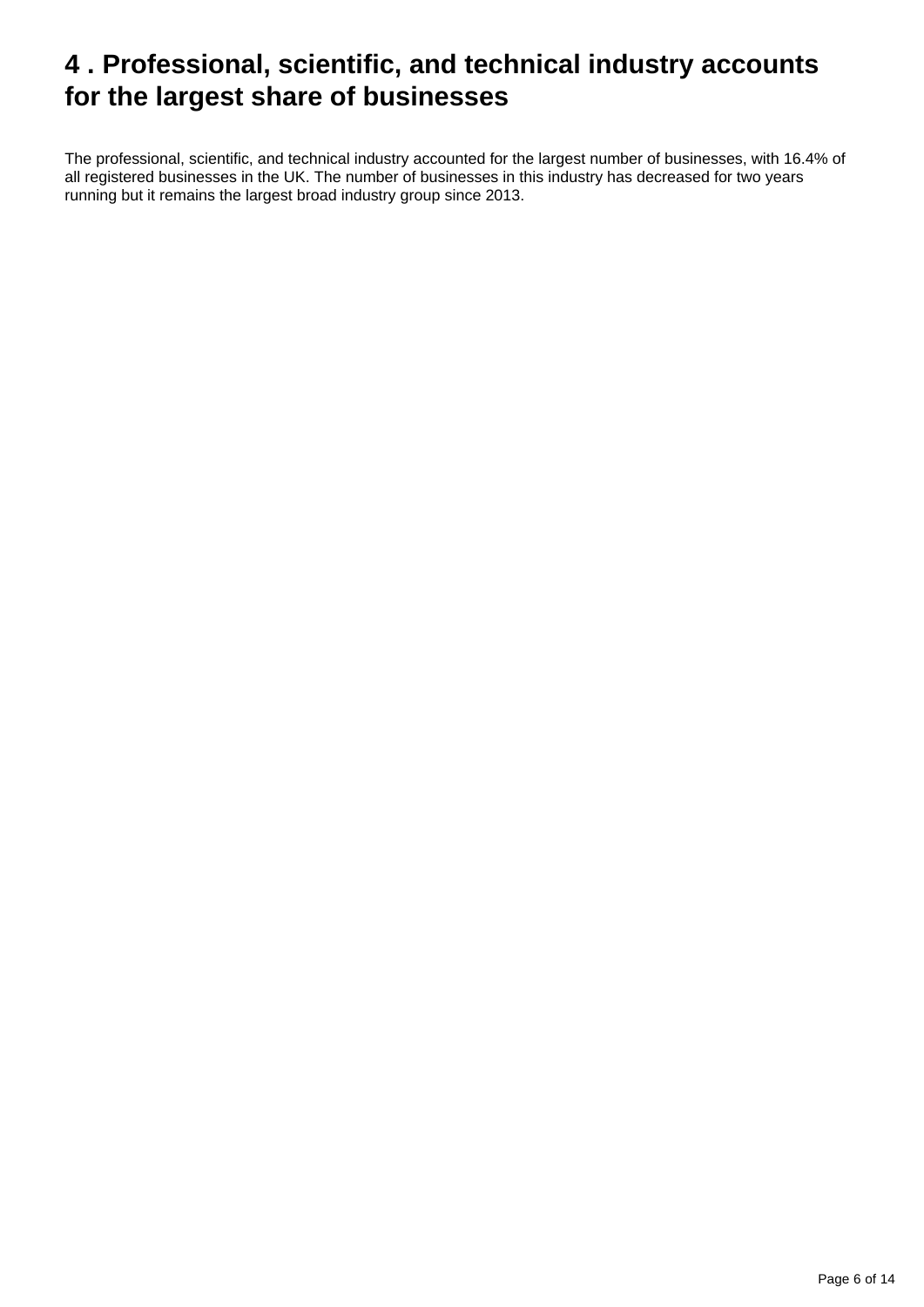#### **Count given to the nearest thousand**

|                                                        |                                       | 2019 % |               | 2020 %   |          | 2021                          | %    |
|--------------------------------------------------------|---------------------------------------|--------|---------------|----------|----------|-------------------------------|------|
| <b>Agriculture, forestry</b><br>and fishing            |                                       | 150    | 5.5           | 149      | 5.4      | 141                           | 5.1  |
| <b>Production</b>                                      |                                       | 152    | 5.6           | 153      | 5.6      | 155                           | 5.6  |
|                                                        | Mining,<br>quarrying<br>and utilities | 15     | 0.5           | 15       | 0.5      | 15                            | 0.6  |
|                                                        | <b>Manufacturing 137</b>              |        | 5.1           | 138      | 5.0 140  |                               | 5.1  |
| <b>Construction</b>                                    |                                       | 344    |               | 12.6 351 | 12.8 360 |                               | 13.0 |
| Wholesale and retail;<br>repair of motor vehicles      |                                       | 389    |               | 14.3 387 | 14.1 406 |                               | 14.7 |
|                                                        | <b>Motor trades</b>                   | 77     | 2.8           | 77       | 2.8      | 79                            | 2.9  |
|                                                        | Wholesale                             | 103    | 3.8           | 101      | 3.7      | 107                           | 3.9  |
|                                                        | <b>Retail</b>                         | 209    | 7.7           | 209      | 7.6      | 221                           | 8.0  |
| <b>Transport and storage</b><br>(inc. postal)          |                                       | 111    | 4.1           | 123      | 4.5      | 138                           | 5.0  |
| <b>Accommodation and</b><br>food services              |                                       | 157    | 5.8           | 162      | 5.9      | 167                           | 6.0  |
| <b>Information and</b><br>communication                |                                       | 226    | 8.3 226       |          | 8.2 213  |                               | 7.7  |
| <b>Finance and insurance</b>                           |                                       | 61     | $2.2\quad 62$ |          | 2.3      | 61                            | 2.2  |
| <b>Property</b>                                        |                                       | 100    | 3.7           | 102      | 3.7      | 105                           | 3.8  |
| <b>Professional, scientific</b><br>and technical       |                                       | 472    |               | 17.4 468 | 17.0 453 |                               | 16.4 |
| <b>Business administration</b><br>and support services |                                       | 229    | 8.4 236       |          | 8.6      | 230                           | 8.3  |
| <b>Public administration</b><br>and defence            |                                       | 8      |               | 0.38     | 0.38     |                               | 0.3  |
| <b>Education</b>                                       |                                       | 44     |               | 1.6 45   | 1.6 45   |                               | 1.6  |
| <b>Health</b>                                          |                                       | 102    |               | 3.8 103  | 3.8 105  |                               | 3.8  |
| Arts, entertainment,<br>recreation and other services  |                                       | 174    |               | 6.4 176  | 6.4 177  |                               | 6.4  |
| <b>Total</b>                                           |                                       |        |               |          |          | 2,718 100 2,750 100 2,765 100 |      |

Source: Office for National Statistics – Inter-Departmental Business Register (IDBR)

Notes

1. Please note that figures may not sum because of rounding.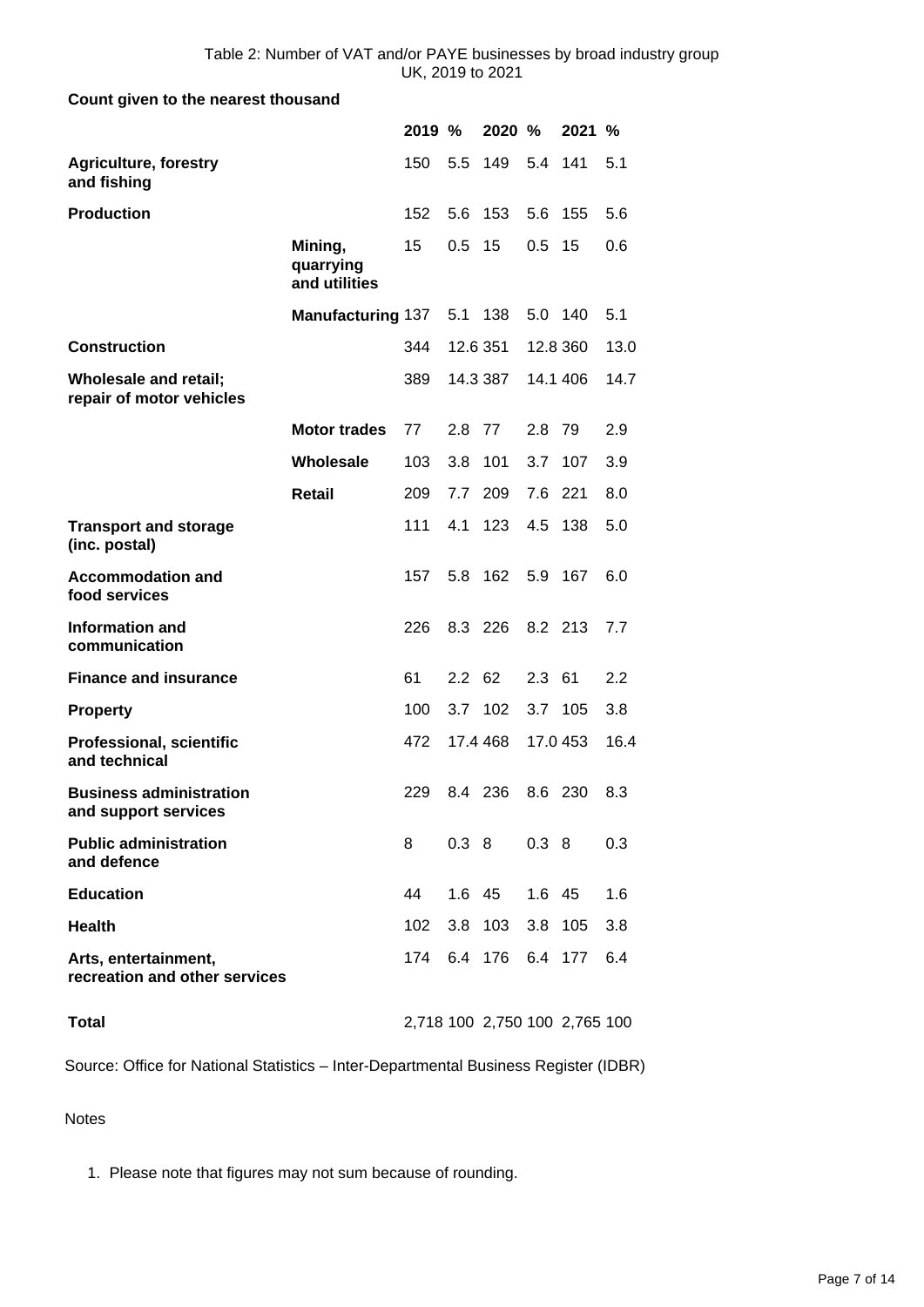Transport and storage exhibited the highest growth rate for the second year running. Freight transport by road provided the largest contribution to this increase. This is likely at least in part to be because of the increased demand for online shopping and home delivery created by the coronavirus (COVID-19) pandemic.

#### **Figure 3: The largest growth in business numbers is in transport and storage (including postal)**

#### **Percentage growth by industry, UK, 2020 to 2021**

### Figure 3: The largest growth in business numbers is in transport and storage (including postal)

Percentage growth by industry, UK, 2020 to 2021



**Source: Office for National Statistics – Inter-Departmental Business Register (IDBR)**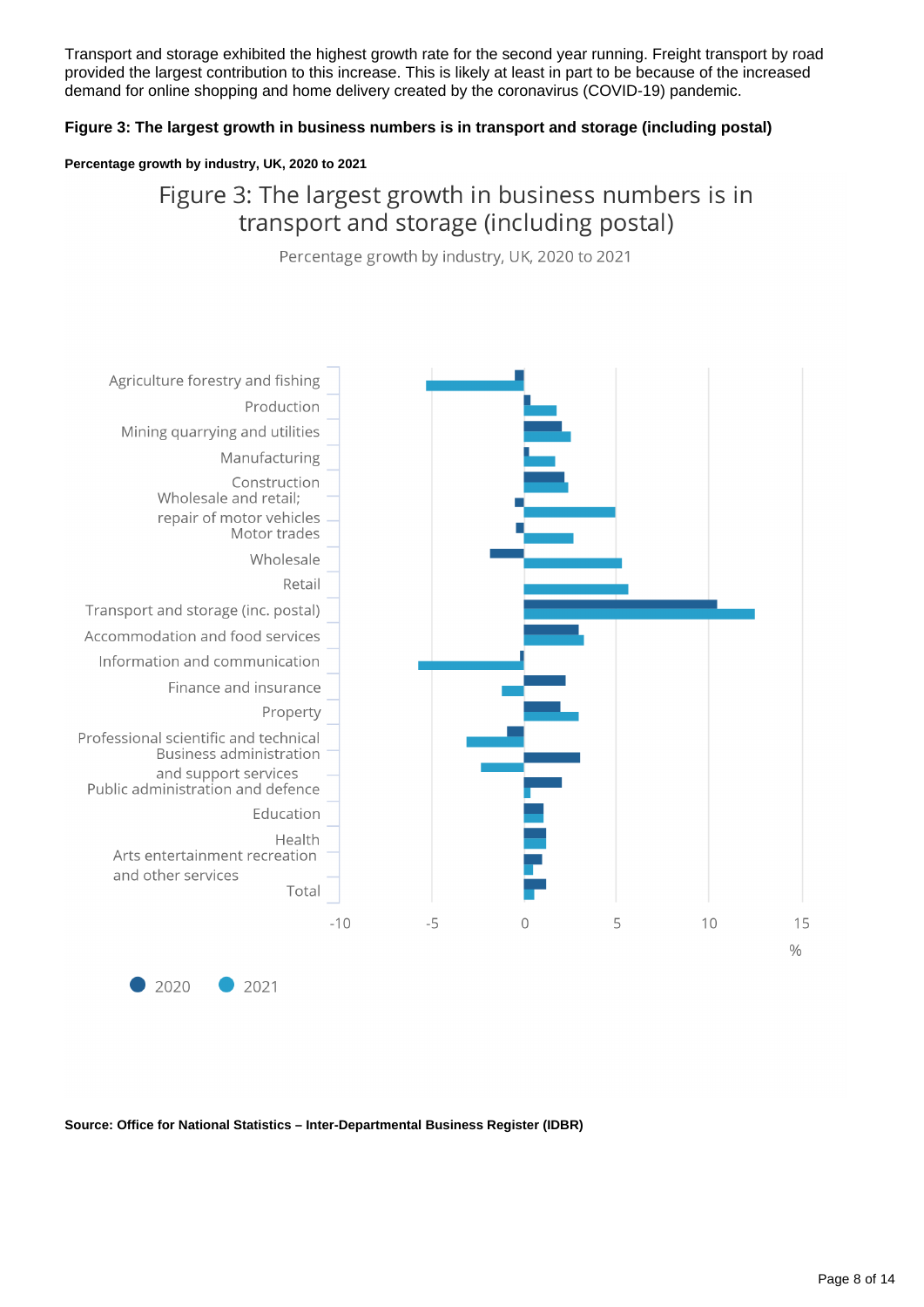Despite overall growth in businesses on the Inter-Departmental Business Register (IDBR) in 2021, the number in the information and communication industry fell by 5.7%. This decrease may have been in anticipation of the contractors "off payroll - working rules" changes [\(IR35\)](https://www.gov.uk/government/publications/off-payroll-working-rules-communication-resources/know-the-facts-for-contractors-off-payroll-working-rules-ir35) introduced by HM Revenue and Customs (HMRC). The drop of 5.3% in the agriculture industry is primarily because of an [improvement](https://www.ons.gov.uk/businessindustryandtrade/business/activitysizeandlocation/methodologies/ukbusinessactivitysizeandlocationqmi) in methodology whereby noncommercial holdings have been identified and excluded from the agriculture figures from 2021 onwards.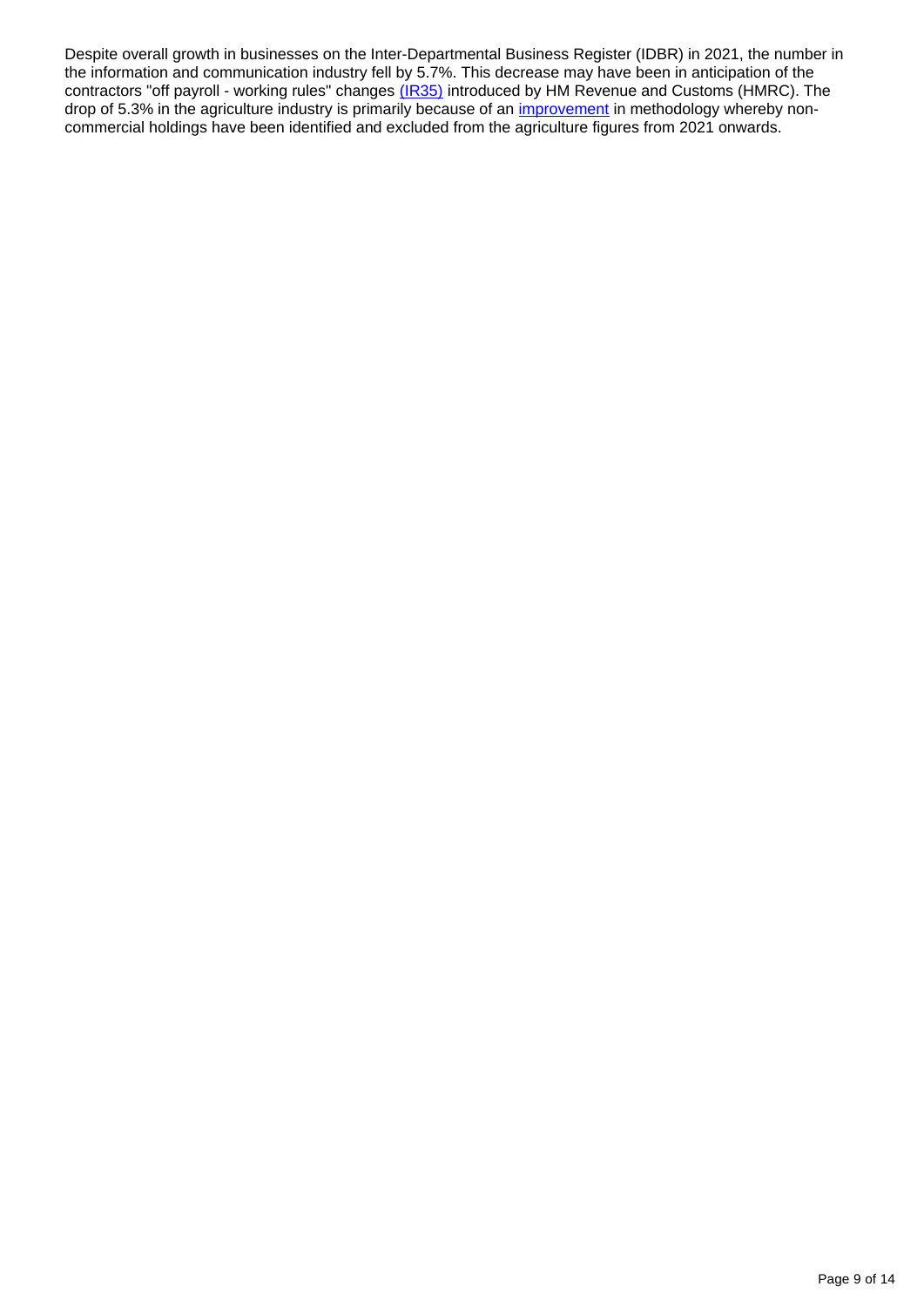## <span id="page-9-0"></span>**5 . Most regions in the UK saw increases in the number of businesses**

Between 2019 and 2021, most regions showed an increase in the numbers of registered businesses. East Midlands has shown the largest increase in share, with a rise of 0.2 percentage points. The two regions with the largest decrease were the East and Scotland, both down 0.2 percentage points.

#### Table 3: Number of VAT and/or PAYE based businesses by region UK, 2019 to 2021

#### **Count given to the nearest thousand**

|                                              |     | 2019 % 2020 % 2021 |         |                               | $\%$ |
|----------------------------------------------|-----|--------------------|---------|-------------------------------|------|
| <b>North East</b>                            | 70  | 2.6 71 2.6 73      |         |                               | 2.6  |
| <b>North West</b>                            | 267 | 9.8 267 9.7 271    |         |                               | 9.8  |
| Yorkshire and The Humber 186 6.8 189 6.9 192 |     |                    |         |                               | 6.9  |
| <b>East Midlands</b>                         | 180 | 6.6 184            | 6.7 189 |                               | 6.8  |
| <b>West Midlands</b>                         | 214 | 7.9 222 8.1 219    |         |                               | 7.9  |
| East                                         | 272 | 10.0 271 9.9 271   |         |                               | 9.8  |
| London                                       | 522 | 19.2 531 19.3 535  |         |                               | 19.3 |
| <b>South East</b>                            | 415 | 15.3 418  15.2 420 |         |                               | 15.2 |
| <b>South West</b>                            | 234 | 8.6 236 8.6 237    |         |                               | 8.6  |
| <b>Wales</b>                                 | 106 | 3.9 106            | 3.8 107 |                               | 3.9  |
| <b>Scotland</b>                              | 177 | 6.5 178            | 6.5 175 |                               | 6.3  |
| Northern Ireland                             | 75  | 2.7 75             | 2.7 77  |                               | 2.8  |
| <b>Total</b>                                 |     |                    |         | 2,718 100 2,750 100 2,765 100 |      |

Source: Office for National Statistics – Inter-Departmental Business Register (IDBR)

#### **Notes**

1. Please note that figures may not sum because of rounding.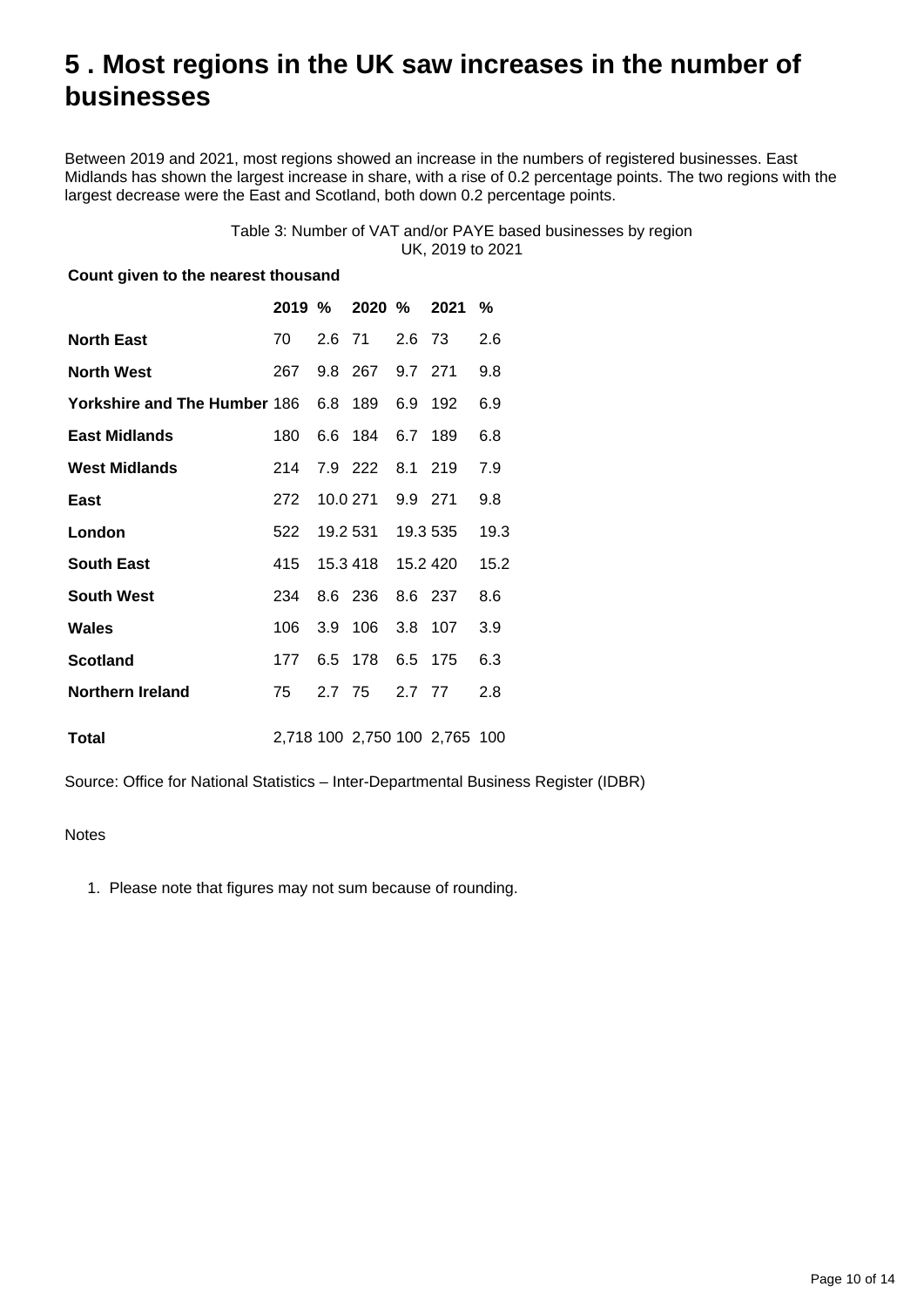#### **Figure 4: The region with the largest growth in the number of VAT and/or PAYE based businesses is the East Midlands**

#### **Percentage growth by region, UK, 2020 to 2021**

Figure 4: The region with the largest growth in the number of VAT and/or PAYE based businesses is the East Midlands

Percentage growth by region, UK, 2020 to 2021



#### **Source: Office for National Statistics – Inter-Departmental Business Register (IDBR)**

East Midlands experienced the largest growth (2.7%) in the number of businesses between 2020 and 2021, representing around 5,000 businesses. Scotland showed a 1.3% decrease in the number of businesses following a 0.4% increase in 2020.

Please note that, for various reasons, [multiple business registrations](https://www.ons.gov.uk/businessindustryandtrade/business/activitysizeandlocation/methodologies/multiplebusinessregistrationsatasinglepostcode2019) can be recorded at a single address and this can distort data for smaller geographical areas.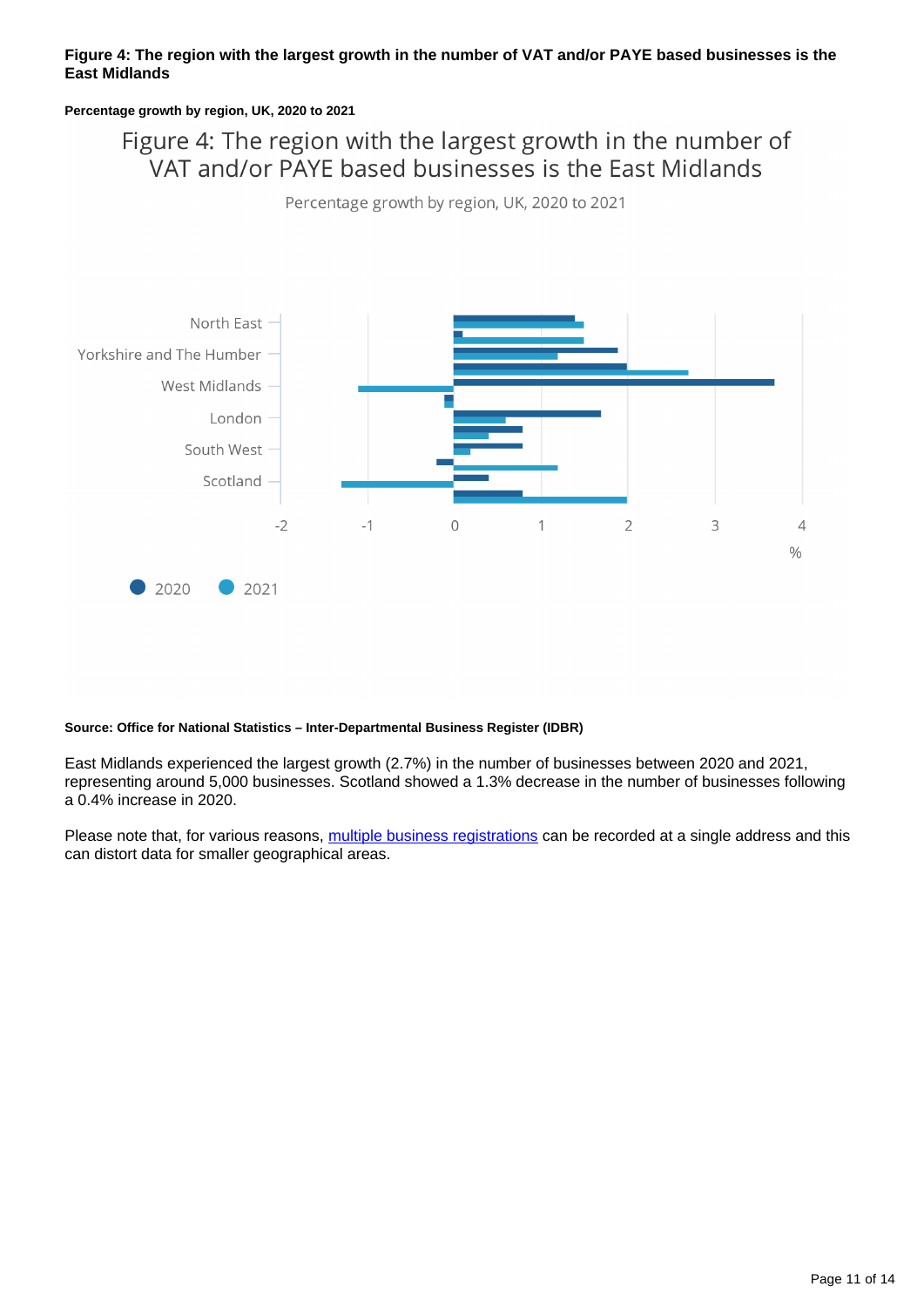## <span id="page-11-0"></span>**6 . Only 2.1% of businesses operate more than one site**

For the first time since 2016 the percentage of businesses that operate from more than one site has dropped, by 0.1 percentage points. Out of the 2.77 million VAT and/or PAYE businesses, only 59,000 operate from more than one site.

Of the businesses with one site, the largest number are within the professional, scientific and technical sector, while in the case of businesses with 20 or more sites the largest number are in the wholesale and retail sectors.

> Table 4: Number of VAT and/or PAYE businesses and their associated local units UK, 2021

**Number of local units**

**1 2 to 4 5 to 9 10 to 19 20 or more Total Business** 2,706,255 46,290 7,025 2,815 2,765 2,765,150

**Local units** 2,706,255 110,455 44,670 37,550 323,185 3,222,115

Source: Office for National Statistics – Inter-Departmental Business Register (IDBR)

## <span id="page-11-1"></span>**7 . UK business data**

[UK business: activity, size and location](https://www.ons.gov.uk/businessindustryandtrade/business/activitysizeandlocation/datasets/ukbusinessactivitysizeandlocation)

Dataset | Released 4 October 2021

The data contained in these tables are numbers of enterprises and local units produced from a snapshot of the Inter-Departmental Business Register (IDBR) taken on 12 March 2021. The publication contains tables on local units and enterprises by geography, industry, legal status and employment size band. Additional tables at enterprise level provide information by turnover size band.

### <span id="page-11-2"></span>**8 . Glossary**

### **Business**

For the purpose of this release the term "business" is used to represent an enterprise.

### **Company**

Companies are businesses that are legally separate entities from the owners. These owners have limited liability, meaning they are not wholly responsible for losses and debts.

### **Enterprise**

An enterprise can be defined as the smallest combination of legal units (generally based on VAT and/or PAYE records) that is an organisational unit producing goods or services, which benefits from a certain degree of autonomy in decision-making, especially for the allocation of its current resources.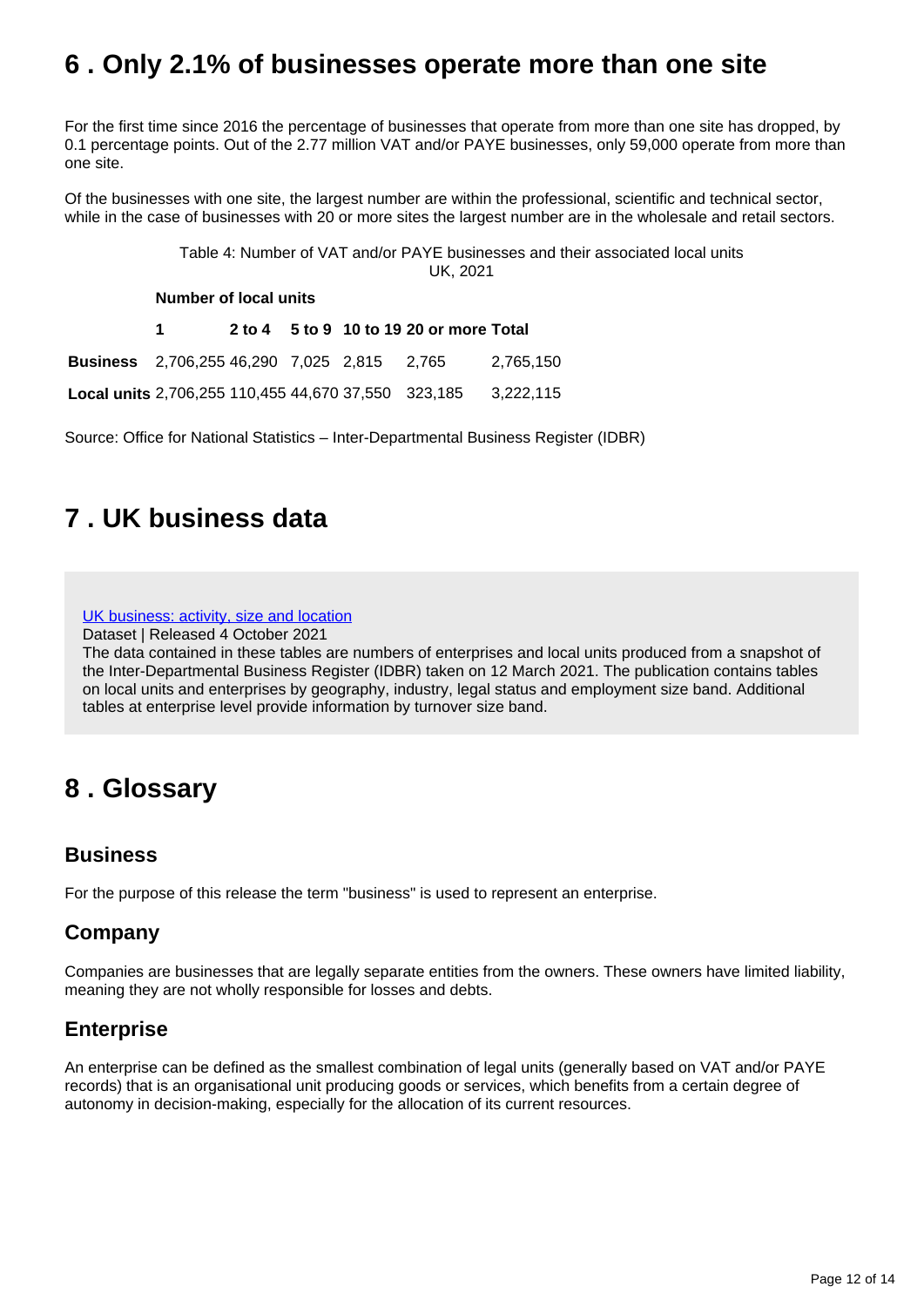### **Inter-Departmental Business Register**

The Inter-Departmental Business Register (IDBR) is a comprehensive list of UK businesses used by government for statistical purposes. The IDBR provides the main sampling frame for surveys of businesses carried out by the Office for National Statistics (ONS) and other government departments. It is also an important data source for analyses of business activities.

The two main sources of input are Value Added Tax (VAT) and Pay As You Earn (PAYE) records from HM Revenue and Customs (HMRC). Additional information comes from Companies House, Dun and Bradstreet and the ONS business surveys.

### **Local unit**

A local unit is an individual site (for example a factory or shop) within an enterprise.

### **Partnerships**

A business run by two or more self-employed people.

### **Public corporations**

A public corporation is a market body which is controlled by central government, local government or other public corporations and which has substantial day-to-day operating independence so that it is seen as an institutional unit separate from its parent departments.

### **Sole proprietors**

A business run by one self-employed person.

## <span id="page-12-0"></span>**9 . Measuring the data**

The [UK business: activity, size and location Quality and Methodology Information](http://www.ons.gov.uk/businessindustryandtrade/business/activitysizeandlocation/qmis/ukbusinessqmi) document contains important information on:

- the strengths and limitations of the data and how it compares with related data
- quality characteristics
- users and uses of the data
- how the output was created
- accessibility and characteristics